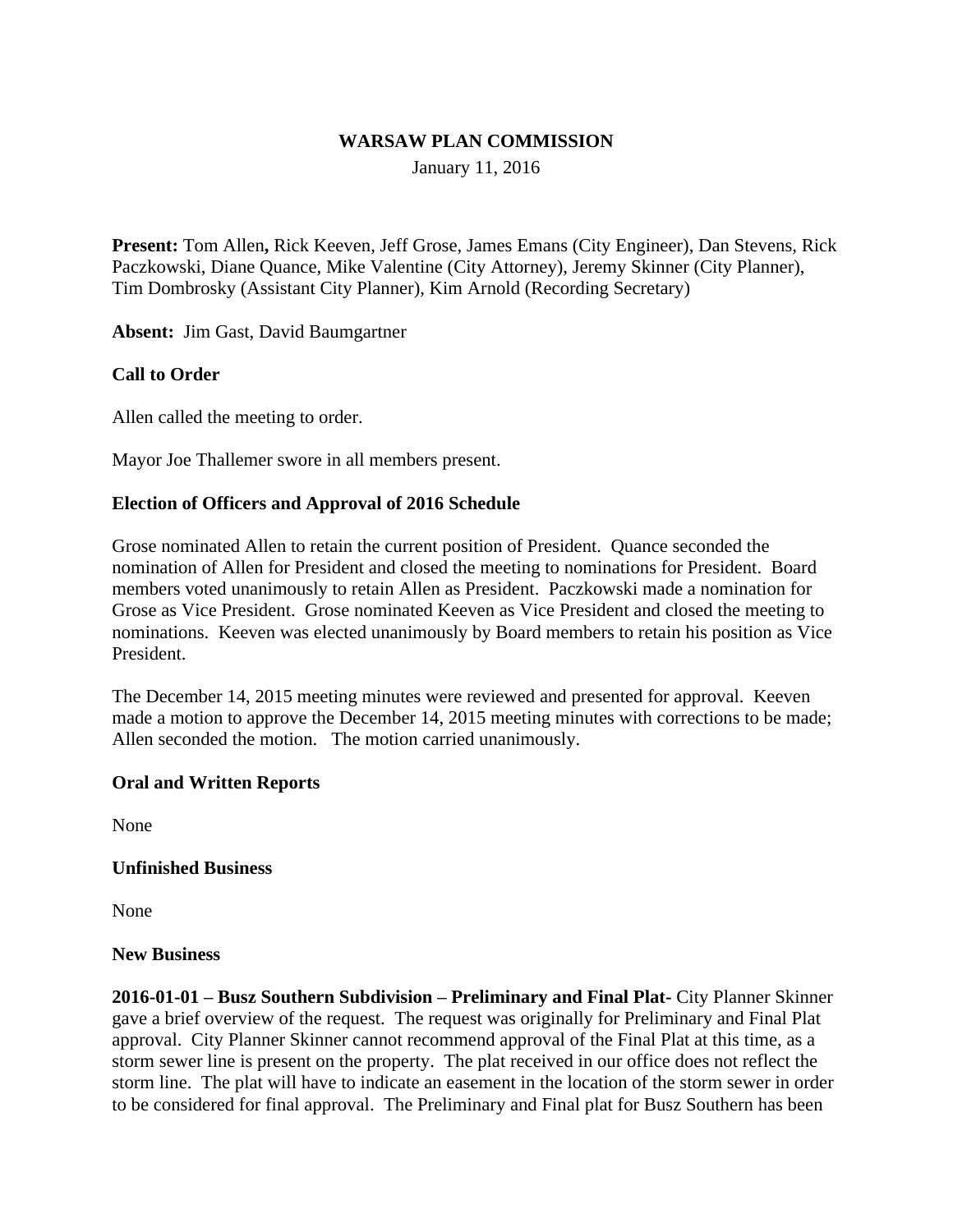submitted in a timely fashion and reviewed for its conformity to the Subdivision Control Ordinance. The lots meet all of the development standards for a subdivision in a C-2/R-2 zoning district. This plat is creating 4 new lots from the original 4.94 acres. The subdivision already has adequate access to all utilities and ingress and egress from Buffalo Street and Lake Street, and proposed ingress/egress easement as shown on the plat. All of the lots meet the minimum lot requirements for a C-2 or R-2 Zoning Districts shown below, and are of adequate size for either commercial or residential development.

The following are the requirements for a C-2 District:

- No Minimum Lot Size
- $\bullet$  Minimum setbacks of 15' front, 10' rear, 0' side yard,(10' when adjoining residential)
- 75% Maximum lot coverage
- 36' building height restriction
- The following are the requirements for an R-2 District:
	- 7,200 sq.ft. Minimum Lot Size
	- Minimum setbacks of 25' front, 20' rear, 6' side yard
	- 50% Maximum lot coverage
	- 35' building height restriction

The proposed plat meets all of the subdivision requirements. Lot 3 currently houses an existing retail facility, and the remaining lots are of adequate size for future development.

City records show a storm line running south from Lake Street to Eagle Creek. However, the easement for that storm line is not shown on the plat. It is the recommendation of City Planner Skinner that prior to final plat approval the easement be shown and located on the plat. This can be done by referencing the original document, or by describing and dedicating a new utility easement on the plat. In addition to the easement, the current property owner would have to sign that portion of the plat in order to dedicate the easement. The final plat should have the property owner as the petitioner for the plat.

Although the Plan Commission could grant both preliminary and final plat approval, City Planner Skinner only recommended granting preliminary plat approval with the conditions stated below.

Allen opened the meeting to any person wishing to speak in favor of the petition. DeWayne Busz, the petitioner, was present to explain the request and answer any questions. He has lived at his present location for forty years and would like to bring back a wooded habitat to a portion of the property. He explained a portion of it is wetlands. He has no plans to build on the lots.

Allen closed the meeting to any person wishing to speak in favor of the petition and opened the meeting to any person wishing to speak against the petition. No person was present to speak against the petition.

Allen closed the meeting to the public.